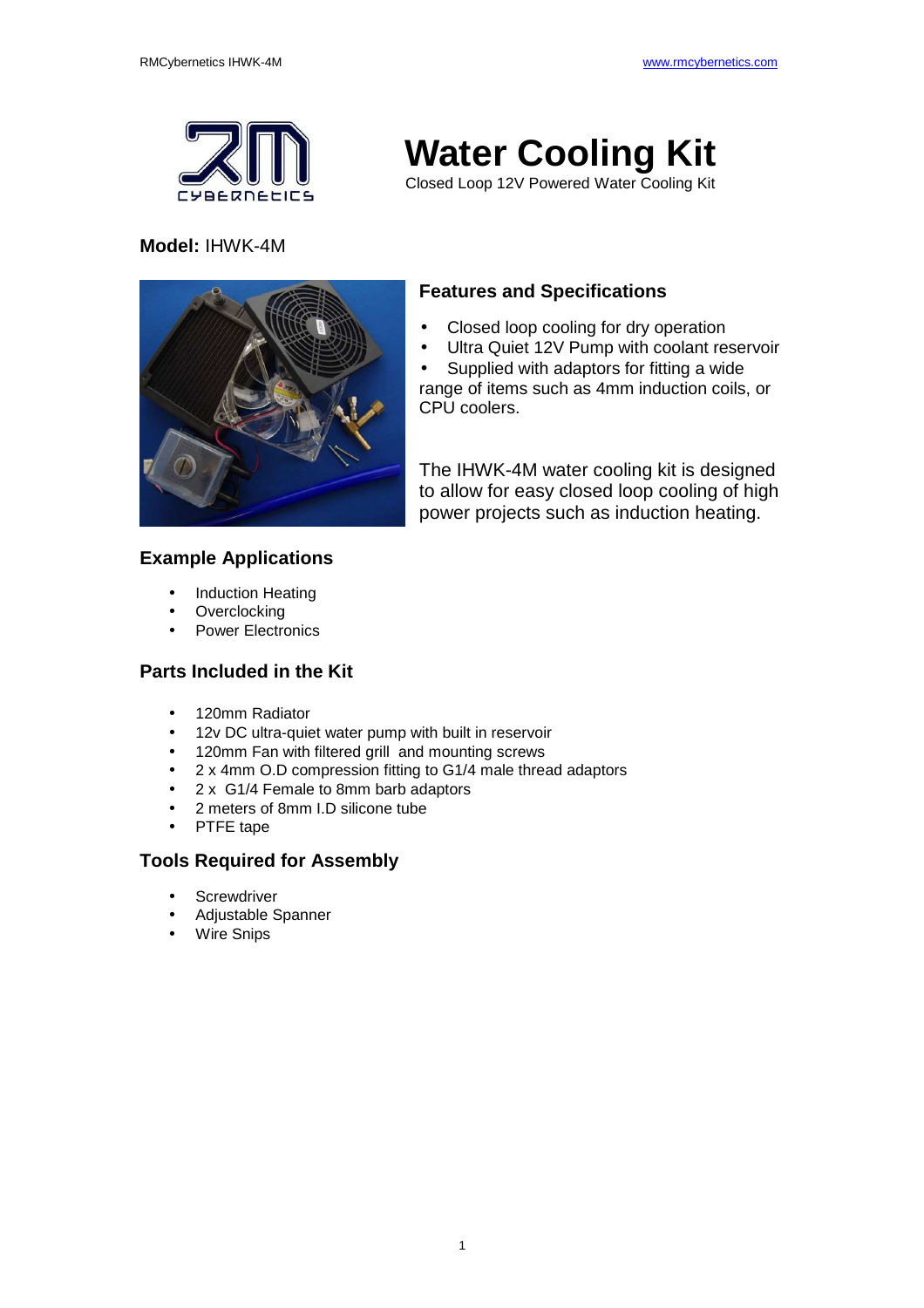# **Assembly Instructions**

#### **These instructions are based on the cooling system being used to cool our induction heater coils which use 4mm copper pipe.**

First link the two pipe adaptor types together by wrapping a little PTFE tape around the male thread end of the silver coloured 4mm compression fittings and then screwing it into the G1/4 brass adaptor. Tighten these together using a spanner to ensure it will not leak.



Figure 1: Adaptors and Pipes

Next insert the ends of the 4mm copper to be cooled into the compression fittings and then tighten with spanners to ensure a good water tight seal. Once competed you will be able to easily connect the silicon hose provided by pushing it over the 8mm barb fitting.

The water pump and radiator provided both use 8mm barb fittings so you can simply cut the silicone tubing to lengths required and push fit it all together. We recommend using a small cable tie or hose clip around the connections to prevent any accidental uncoupling or leaks.



Figure 2: Radiator and Water Pump

The water pump has a standard PC fan header type connection with Red, Black and White wires. Red and Black are for 12V and GND, while White is for an RPM output signal though generally not used. Arrows on the hose connections indicate the direction of water flow.

To fill the pump, remove the top screw with a large flat head screwdriver. The pump should be filled up completely with a suitable coolant such as water. If the water is to be left in permanently we suggest using some sort of biocide additive to prevent any algae growth in the water.

When the pump is first switched on, water will fill the pipes and radiator. Once settled top up the reservoir again until it remains full.



Figure 3: 120mm Fan